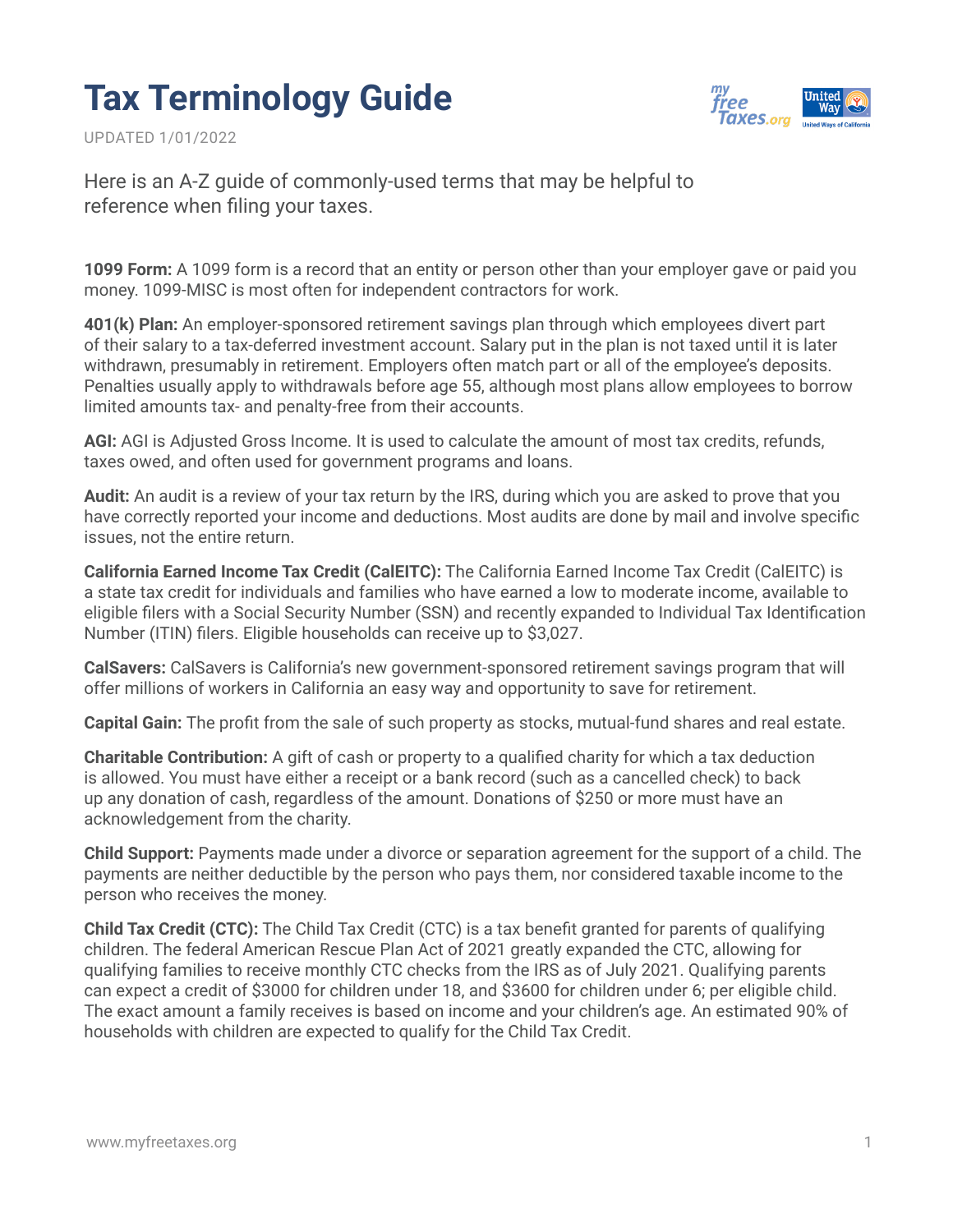**Dependent:** Someone you support and for whom you can claim a dependent on your tax return. Generally, for each dependent you claim, you are eligible for a dependent credit that directly reduces your tax. Other tax breaks (such as the child tax credit) may also be available for dependents.

**Direct Deposit:** This allows tax refunds to be deposited directly to the taxpayer's bank account. Direct Deposit is a fast, simple, safe, secure way to get a tax refund. The taxpayer must have an established checking or savings account to qualify for Direct Deposit. A bank or financial institution will supply the required account and routing transit numbers to the taxpayer for Direct Deposit.

**Earned Income Tax Credit (EITC):** The Earned Income Tax Credit (EITC) is a tax credit for people filing with a Social Security Number (SSN) who have earned a low to moderate income. EITC is the #1 antipoverty program in the U.S. — approximately 25 million eligible workers and families nationwide received roughly \$62 billion back from the EITC as of December 2020. Eligible households can receive up to \$6,728.

**Earned Income:** Compensation, such as salary, commissions and tips, you receive for your personal services. This is distinguished from "unearned" income such as interest, dividends and capital gains.

**Electronic Filing:** The fastest way to get your tax return (or a request for an extension of time to file) to the IRS (and state revenue office).

**Federal Income Tax:** The federal government levies a tax on personal income. The federal income tax provides for national programs such as defense, foreign affairs, law enforcement, and interest on the national debt.

**Filing Status:** Your status determines the size of your standard deduction and the tax-rates that apply to your income. For tax purposes, you are considered single, married filing jointly, married filing separately, head of household, or qualifying widow or widower.

**Financial Records:** Spending and income records and items to keep for tax purposes, including paycheck stubs, statements of interest or dividends earned, and records of gifts, tips, and bonuses. Spending records include canceled checks, cash register receipts, credit card statements, and rent receipts.

**Gross Income:** All of your income from taxable sources, before subtracting any adjustments, deductions or exemptions.

**Head of Household:** A filing status with lower tax rates for unmarried or some married persons considered unmarried (for purposes of this filing status) who pay more than half the cost of maintaining a home, generally, for themselves and a qualifying person, for more than half the tax year.

**I-9 Form:** The I-9 form is used by the Department of Homeland Security to verify employment eligibility.

**Independent Contractor:** Performs services for others. The recipients of the services do not control the means or methods the independent contractor uses to accomplish the work. The recipients do control the results of the work; they decide whether the work is acceptable. Independent contractors are self-employed.

**Interest:** Interest is the money that the bank or financial institution pays to the account holder for holding onto their money. This is separate from what is dividends. Also please note: this is also separate from interest paid on loans or fees for debts owed by the taxpayer. This form is specifically based on savings and interest that has been paid to the taxpayer. There are separate forms for student loan interest which has been paid as well as mortgage interest.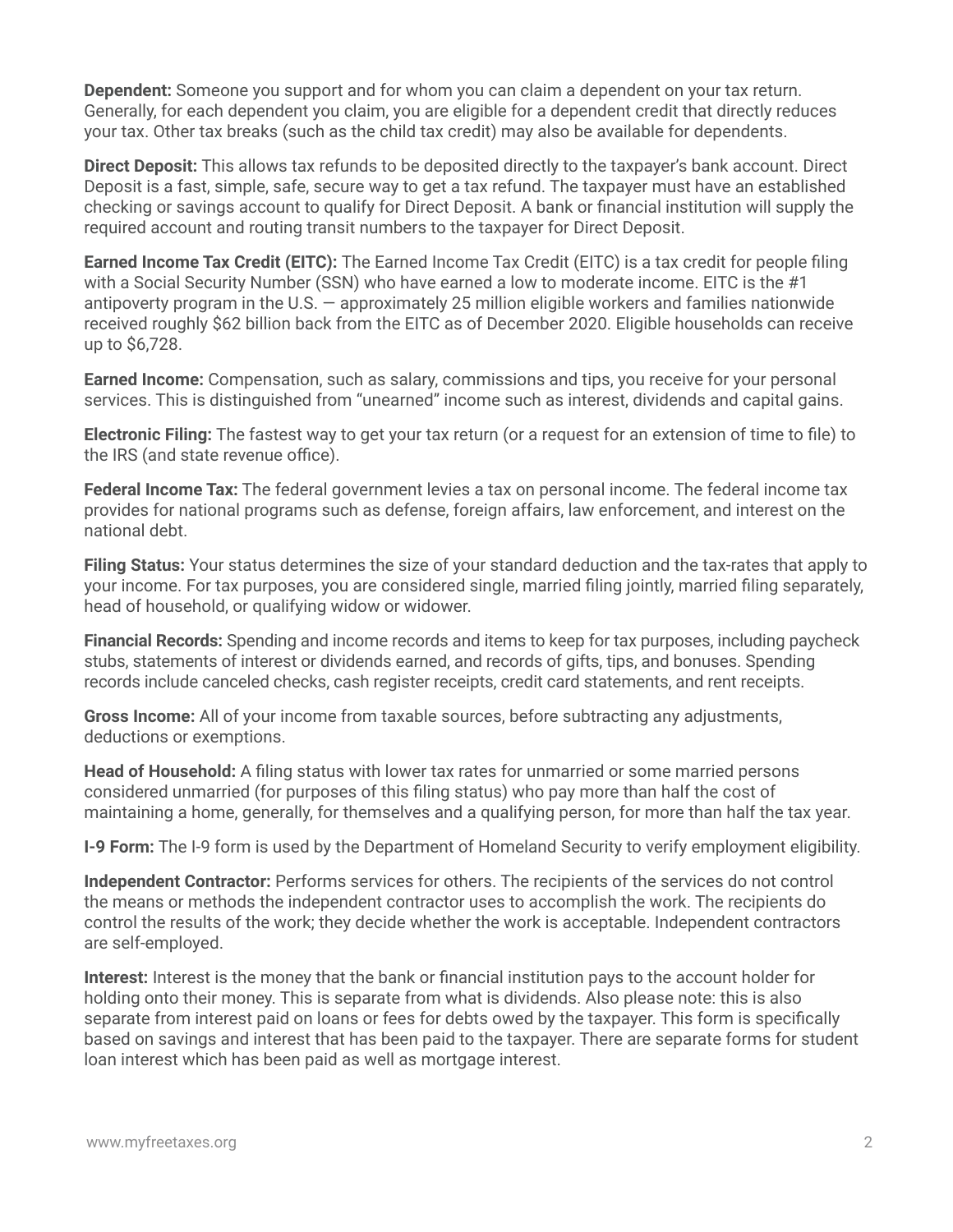**ITIN:** An ITIN is an Individual Taxpayer Identification Number used to allow workers and their family members who do not qualify for a Social Security Number (SSN) to be able to file and pay their taxes as well as collect any potential tax credits and refunds.

**Married Filing Joint Filing Status:** You are married and both you and your spouse agree to file a joint return. (On a joint return, you report your combined income and deduct your combined allowable expenses.)

**Married Filing Separate Filing Status:** You must be married. This method may benefit you if you want to be responsible only for your own tax or if this method results in less tax than a joint return. If you and your spouse do not agree to file a joint return, you may have to use this filing status.

**Medicare Tax:** Used to provide medical benefits for certain individuals when they reach age 65. Workers, retired workers, and the spouses of workers and retired workers are eligible to receive Medicare benefits upon reaching age 65.

**Refundable Credit:** A refundable tax credit often means money you can get back as a refund if you owe less taxes than the amount of the credits and taxes withheld.

**Single Filing Status:** If on the last day of the year, you are unmarried or legally separated from your spouse under a divorce or separate maintenance decree and you do not qualify for another filing status.

**Social Security Tax:** Provides benefits for retired workers and their dependents as well as for the disabled and their dependents. Also known as the Federal Insurance Contributions Act (FICA) tax.

**SSI:** SSI is Supplemental Security Income provided monthly to adults and dependents with disabilities. Payments are also made to adults over age 65 without disabilities who qualify due to limited income and resources.

**Tax Credit:** Tax Credits are based on a variety of factors mainly for contributing to retirement accounts, having children, educational costs, being elderly, or disabled. These credits can be either refundable or non-refundable. Refundable means that if you don't owe taxes you can get money back in the form of direct deposit or a check in the mail. Nonrefundable means that you can reduce your taxes owed to zero, but if there is extra left over that you will not receive any money paid back.

**Tax Deduction:** A tax deduction is able to lower your taxable income which is used to calculate your taxes owed. If the amount of taxes withheld from your income or refundable credits exceeds the amount of taxes owed this could allow tax deductions to increase your refund. There are a variety of deductions for those who are independent contractors, self-employed or who have a small business.

**Tax Liability:** The amount of tax that must be paid. Taxpayers meet (or pay) their federal income tax liability through withholding, estimated tax payments, and payments made with the tax forms they file with the government.

**Tax Write Off:** A tax write off typically refers to those who work as an independent contractor, selfemployed, have a small business, or rental property and the expenses that they have related to those income they are able to use to decrease the amount of income that they have so they pay less taxes on the income or in some cases can have a loss that they might even be able to carry-forward from one year to the next.

**Taxable Income:** Taxable income is the income that the government deems subject to taxes. It is generally less than adjusted gross income because of deductions that reduce it.